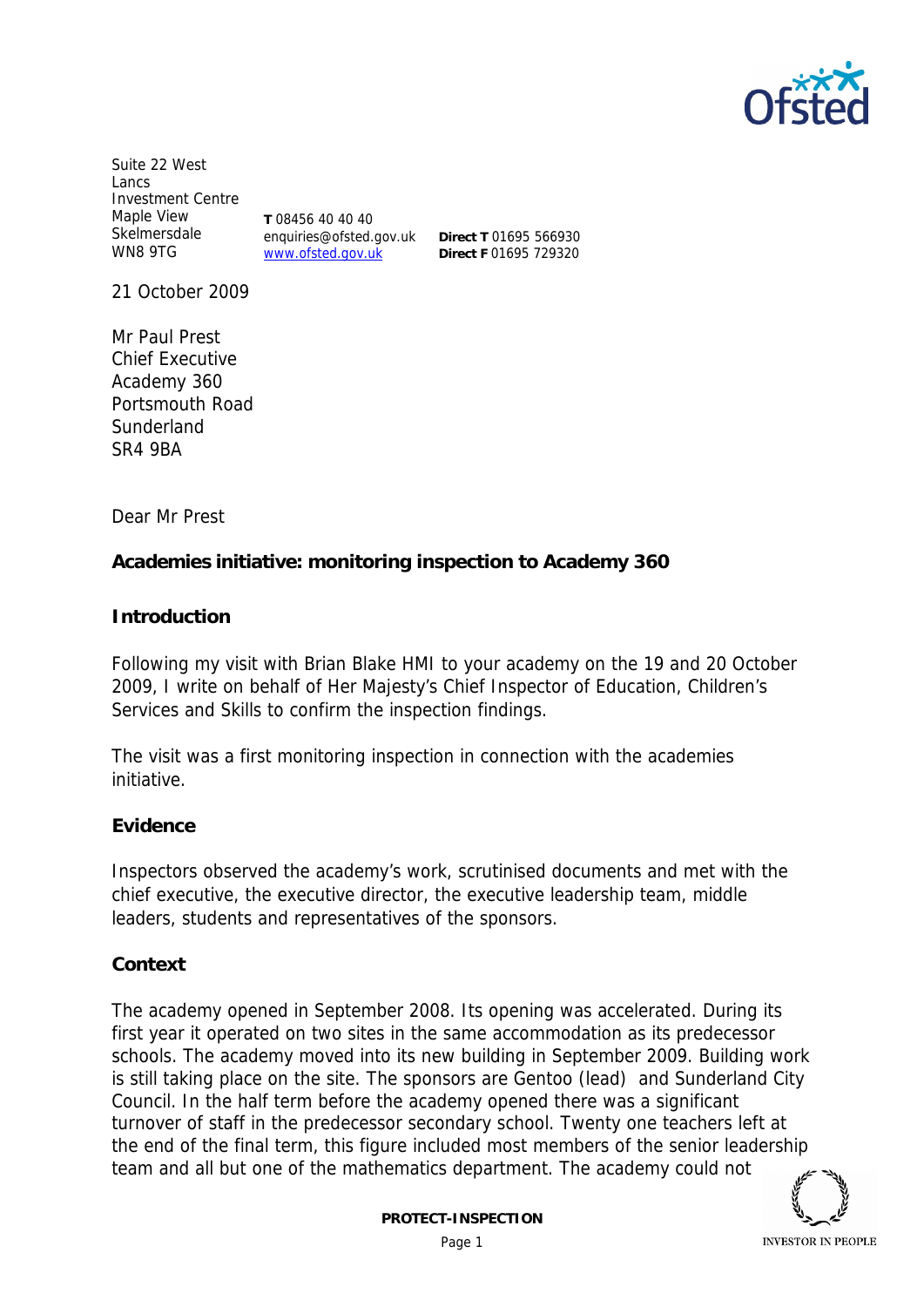

appoint suitably qualified replacements for the start of the new term so a very high proportion of lessons were taught by temporary or supply teachers. The academy did not have a full complement of staff until January 2009.

All pupils from the predecessor schools transferred into the academy. There are 1040 pupils between the ages of 4 and 16 on roll. Most are of White British heritage and there is a very small proportion from other ethnic groups. No pupils are at an early stage of learning English. A well above average proportion of pupils is eligible for free school meals. The proportion identified as having special educational needs and/or disabilities is well above average. The academy hosts a local authority provision for pupils with moderate learning difficulties and other associated needs and as a result the proportion with a statement of special educational need is also well above average. Pupils are taught in three phases spanning National Curriculum key stages. Children in the Reception class and Year 1 are taught in a Foundation Unit. The specialism is business and enterprise through innovation.

**Students' achievement and the extent to which they enjoy their learning**

When children join the academy, in the Reception class, most can do much less than others of their age. They make good progress during their first year in the academy and most acquire the skills needed to begin more formal learning. However, they are not always equally proficient in all aspects of their development. The academy has introduced the Foundation Unit for children in the Reception class and Year 1 because it recognises that most will benefit from a second year of play-based learning. Children in both year groups make good progress because the activities provided for them are based on the outcomes of rigorous and regular assessment. They are happy, confident and enthusiastic learners.

Pupils in Key Stages 1 to 4 do not achieve well enough and their attainment is inadequate. The academy was disappointed but not surprised by the outcomes of national tests and examinations in 2009. Most outcomes were less positive than in the last year of the predecessor schools and the academy did not meet its challenging targets. Some small gains were made, particularly at Key Stage 4, but the wider and very significant difficulties faced by the academy in its first term of operation had a negative impact on pupils' achievement. Pupils with special educational needs and/or disabilities progressed at the same rate as their peers. The academy is determined to improve matters in 2010 and it has set ambitious targets but much remains to be done.

There is a significant legacy of under achievement. A very high proportion of pupils entered the academy with weak reading skills. A systematic and structured programme designed to improve reading has been introduced in Years 1 to 8 and it is already having a very positive impact. The content of lessons is accurately matched to pupils' current levels of competence and regular assessments ensure that they make progress in every lesson. The programme is helping them to apply higher order reading skills and become fluent readers. It is also having a marked impact on their speaking and listening skills. The academy feels that in the longer



**INVESTOR IN PEOPLE**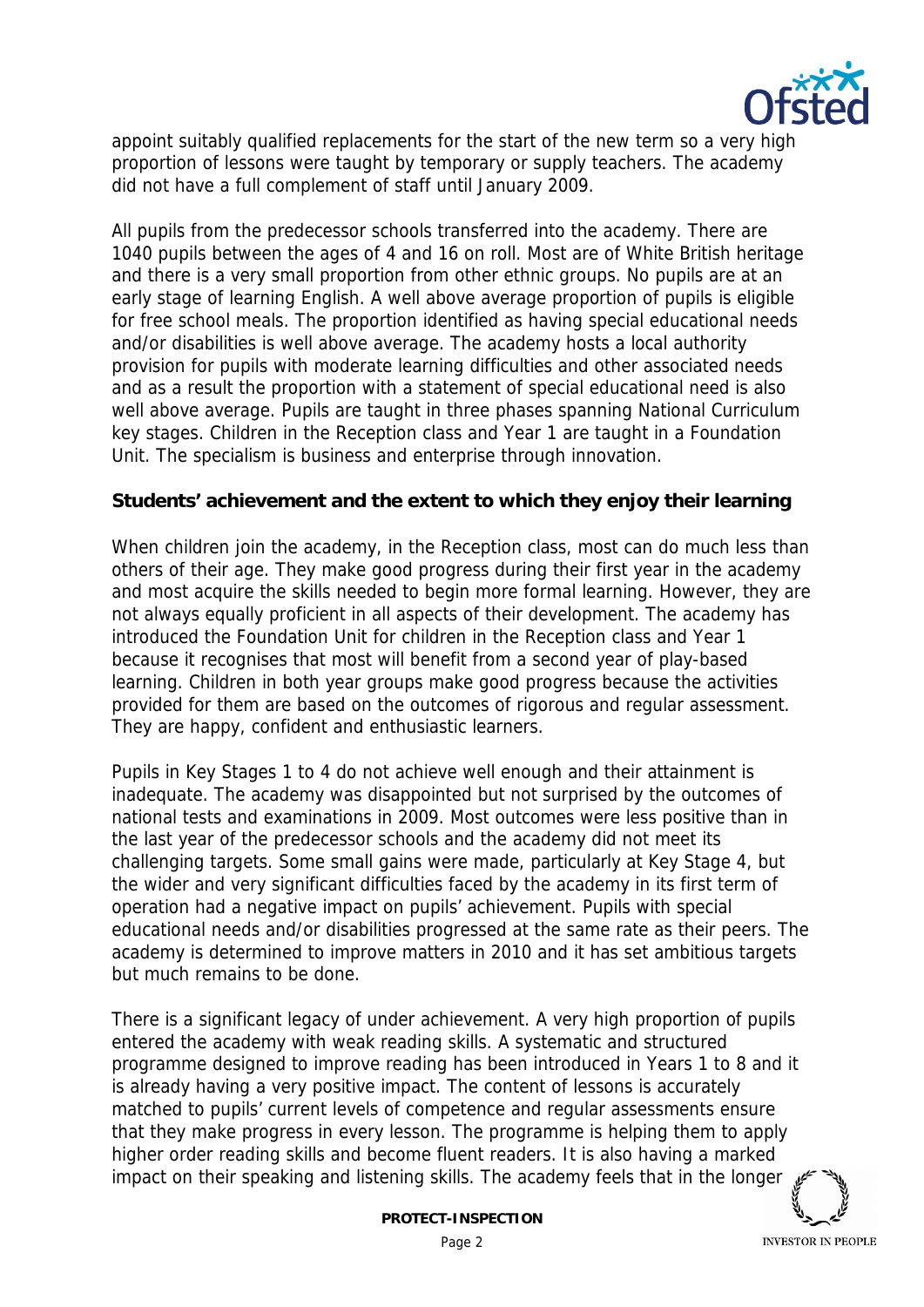

term this will also improve pupils'' writing skills but this is some way off. Many pupils do not form letters correctly and have not developed a fluent joined script. They struggle to spell some of the most commonly used words and apply only the most basic forms of punctuation. Pupils do not organise and present their work effectively and they are not developing good work habits, this is a particular issue in Years 9 to 11. The leadership team has identified these issues but it has not provided staff with sufficient detailed guidance to ensure that they are tackled systematically and that consistent practice and expectations are adopted throughout the academy. The academy plans to develop writing skills across the curriculum. Evidence from the work scrutiny indicates that many teachers will need additional training to help them promote literacy skills effectively while retaining the subject specific focus of the lesson. Pupils do not progress well enough in mathematics and science because the tasks they are given are not challenging enough. The oldest and most able pupils spend too much time repeating activities mastered in previous years. Although most of the work in their books is correct they are not making progress swiftly enough.

The academy has improved pupils' attitudes to learning and their behaviour in lessons. A consistently applied and very helpful system of verbal and non-verbal prompts is having a very positive impact on the learning of pupils in Years 1 to 8. The academy has introduced a system of research-based learning. This provides pupils with plentiful opportunities to work with a partner or as part of a small group. The 'team' responds to questions or presents the ideas of the group. When it is applied consistently this way of working helps pupils to develop effective learning skills. Pupils are keen to answer questions or offer their ideas. They are active participants in the lesson and can identify what they have learned and the next steps to take. They make good progress and enjoy their learning. However, a relatively high proportion of teachers are continuing to teach as they have always done, particularly in older year groups. This limits pupils' progress and leads to low level disruptive behaviour.

## **Other relevant pupil outcomes**

Many pupils have low self-esteem. They do not have high aspirations because they have too little experience of life outside of the immediate area. Although more students went on to education, employment or training in 2009 than did so in previous years the proportion remains below average. Pupils of all ages provide sensible and well considered responses when asked about life in the academy. They like the 'all-through' provision and they feel that they have settled into the academy well. They say that they feel safe and have no concerns about bullying. Older pupils grumble about having to stay in at lunchtime or wear uniform but there is an emerging, if grudging, acceptance that these measures may be for the best. Pupils like some of the new facilities and their views about what needs to be improved are closely aligned to those of the staff and senior team. Younger pupils say that they like the academy and enjoy lessons but pupils from Year 5 upwards are not as positive. This may be because they have not had time to develop a sense of pride in the academy or because it is not 'cool' to enjoy learning. Despite this slightly negative impression older pupils are keen to contribute to the academy's

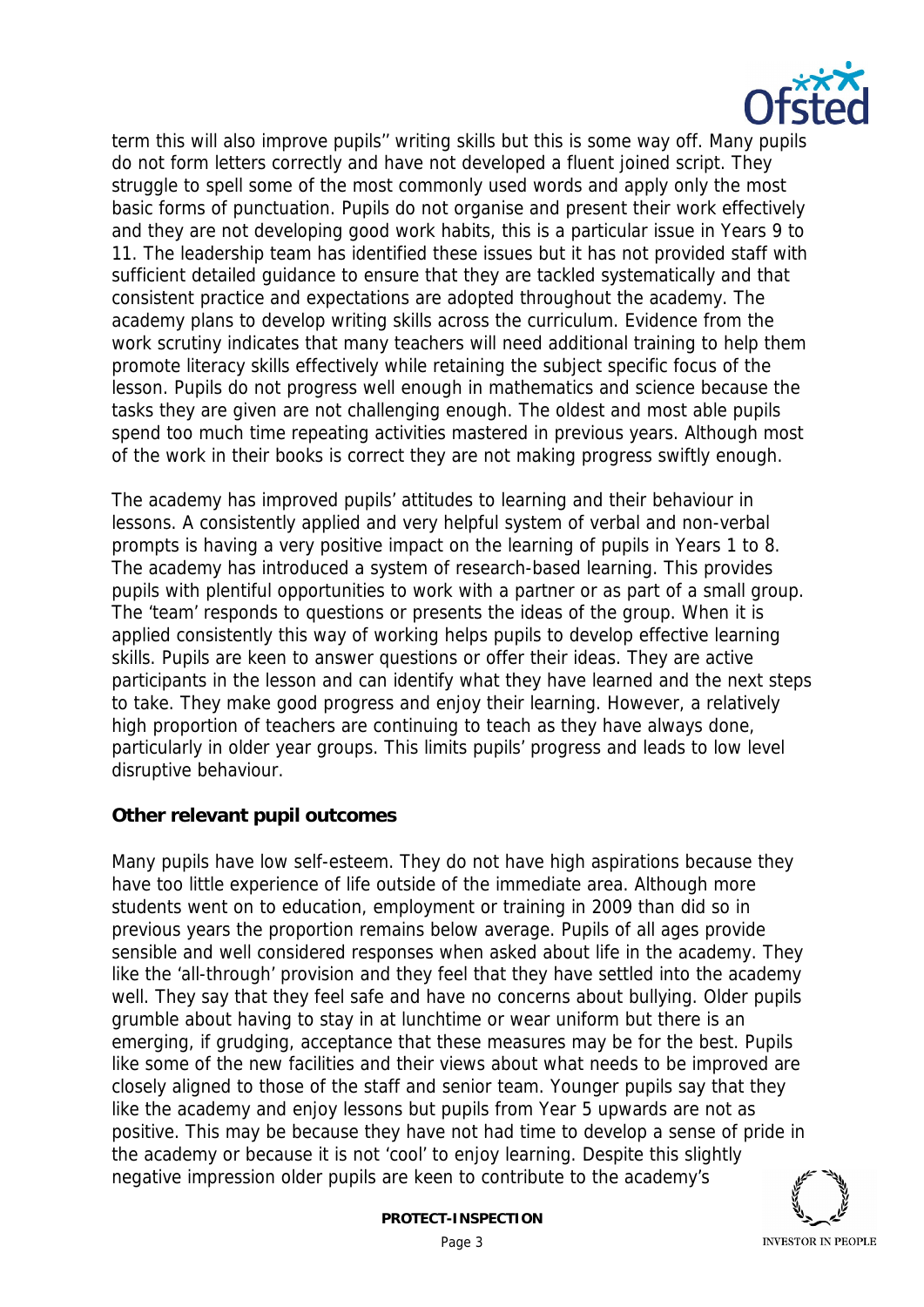

development. They say that opportunities to do so are limited at present although they are aware that there are plans to improve this. Pupils have some small but important concerns about the cost and quality of school lunches, the absence of a Year 11 football team, and the design of the toilets but they do not appear to have a formal mechanism through which to air these concerns. Attendance is inadequate and a high proportion of pupils are persistent non-attenders. Although the academy, with the support of the local authority, is making some inroads into reducing this through targeted first-day call-out and challenging unauthorised absence, much remains to be done to bring the overall attendance rate back to an acceptable level. Older pupils say that behaviour has improved but some challenges remain. The academy excluded a very high proportion of pupils during its first few months. This figure declined significantly as the year progressed and pupils complied with new expectations.

## **The effectiveness of provision**

The provision made for children in the Reception Year and Year 1 is satisfactory and improving rapidly. Children in the unit get off to a good start with their education. Their progress is carefully tracked and staff use the information gained from assessment to plan activities which help children of different ages and abilities to thrive and make progress. Staff have ensured that children feel safe and that they develop independent and co-operative learning skills within a safe and carefully planned environment. The restrictions caused by building work and issues with the outdoor environment mean that opportunities for children to learn outdoors are more restricted than the academy would like but staff make the best use of the space which is available. Staff review the curriculum offered to children and ensure that it is appropriately balanced and that it meets all the requirements of the Early Years Foundation Stage.

Teaching in Years 2 to 11 is not good enough to tackle pupils' underachievement and provide a secure foundation for new learning. Pupils do not make consistent progress because the provision made for them is too variable. In the best lessons teachers are implementing the new curriculum very effectively. Lessons proceed at a brisk pace and teacher talk is kept to a minimum. A number of well-planned activities help pupils to apply research skills and consolidate their learning. In these lessons pupils make good progress. However, there are too few lessons of this quality. The academy has not established consistent systems in all aspects of its work. As a result some teachers continue to use systems from the predecessor schools and pupils not receive clear messages about what is expected or how things are done in the academy.

The provision made for pupils with special educational needs and/or disabilities in mainstream classes is the same as that made for other pupils. When teaching is good they progress at similar rates to their peers. Where provision is less good they do not progress well because they lose interest and their behaviour deteriorates. This affects their learning and that of other pupils in the class. Pupils with moderate learning difficulties are well provided for and receive targeted support which meets

**INVESTOR IN PEOPLE**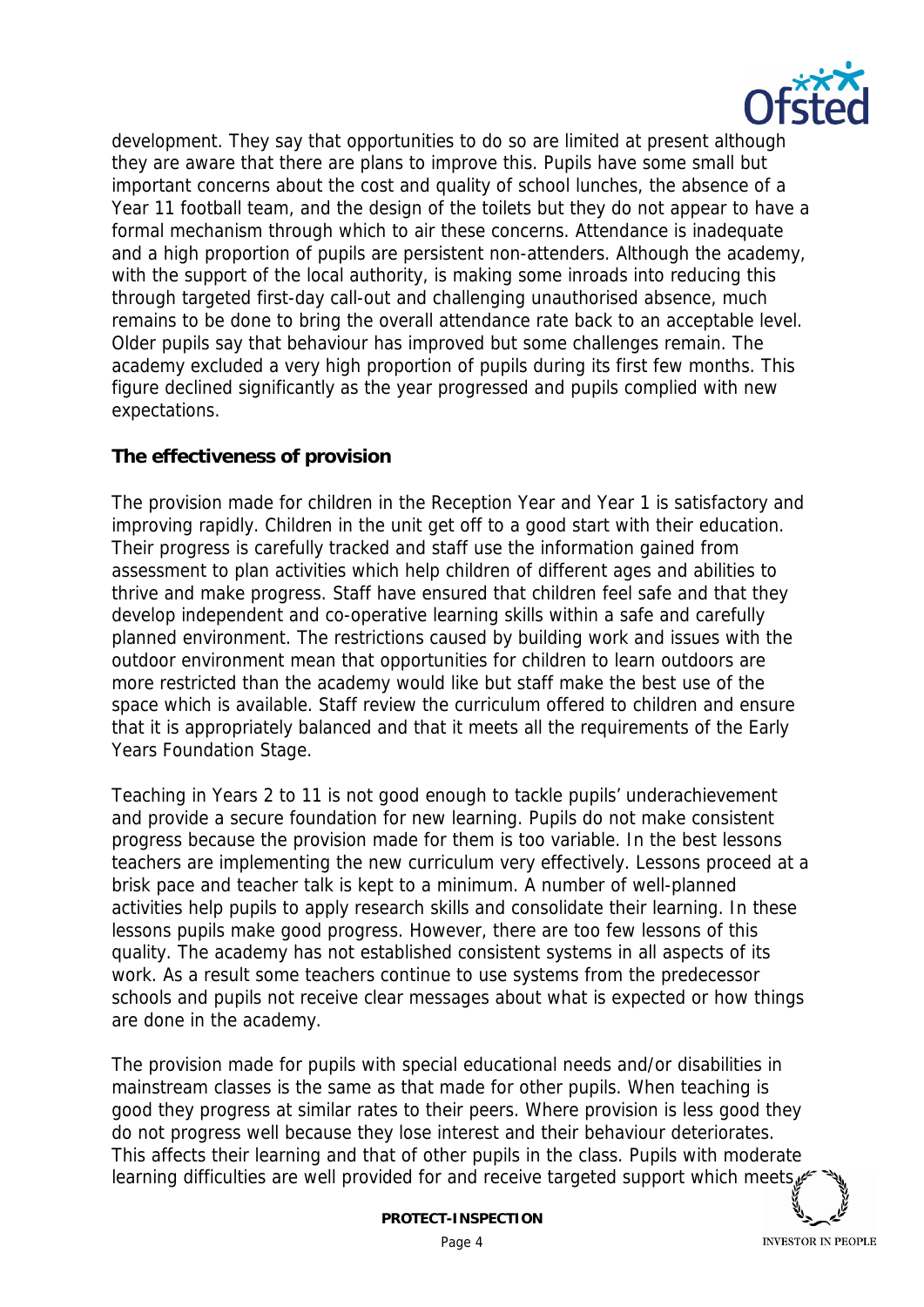

their needs. The provision made for disaffected older pupils is improving rapidly. An off-site provision is being established in the local area. Pupils have chosen a name which reflects its status as part of the academy and staff are planning relevant courses and activities.

The chief executive and sponsors have a clear vision for the academy and have introduced a curriculum which will, in the longer term, engage pupils and help them to achieve well. However, some of these initiatives are at a relatively early stage of implementation and have yet to make the impact intended. For example, the 'international curriculum' is too imprecise in terms of how it will be taught so some work does not allow pupils to build on previous learning. Pupils use information and communication technology (ICT) as a resource for learning and ICT underpins all curriculum innovation. It is too early to judge the impact of the specialism but plans for its development place it firmly at the centre of raising pupils' attainment and developing the academy.

Pupils are adequately cared for. Relationships are generally good. Pupils respond well to the system of non-verbal prompts and more serious reminders are given tactfully. Pupils are encouraged to reflect on their behaviour and are given every opportunity to apologise for their mistakes and to move forward. They are helped to lead healthy lifestyles and good hygiene is encouraged through the provision of antibacterial hand wash in every room. The provision made for vulnerable pupils is good. The academy has implemented all the latest guidance on safeguarding pupils.

**The effectiveness of leadership and management**

Leadership and management are satisfactory overall. The leadership of the chief executive is good. He shares the sponsor's ambitious but achievable aspirations for the academy and early evidence indicates that he has the ability and skill to bring them to fruition. He is very well supported by the executive director and the small but highly focused executive leadership team. The academy did not progress as rapidly as the senior team might have wished during its first year because it faced considerable and unexpected challenges. However, gains were made most notably in students' behaviour and their attitudes to learning. The move into the new building was accomplished successfully and after four weeks the academy is a well ordered and cohesive community. The executive team has an accurate view of the academy's effectiveness and weaknesses are tackled robustly. Leadership is developing at all levels but, at this early stage, not all middle leaders are equally effective. Plans made to improve the academy do not provide sufficient detail to help middle leaders carry out their work effectively. It is not clear how targets will be reached or how the impact of planned actions will be monitored or evaluated. As a result middle leaders collect a great deal of information but do not analyse it well enough to show where value is being added or where further improvement is needed. The specialism is effectively led and managed.

The main sponsor is very involved in the academy's day-to-day development. Representatives of the sponsor sit on the trust board. They know the area well and

**INVESTOR IN PEOPLE**